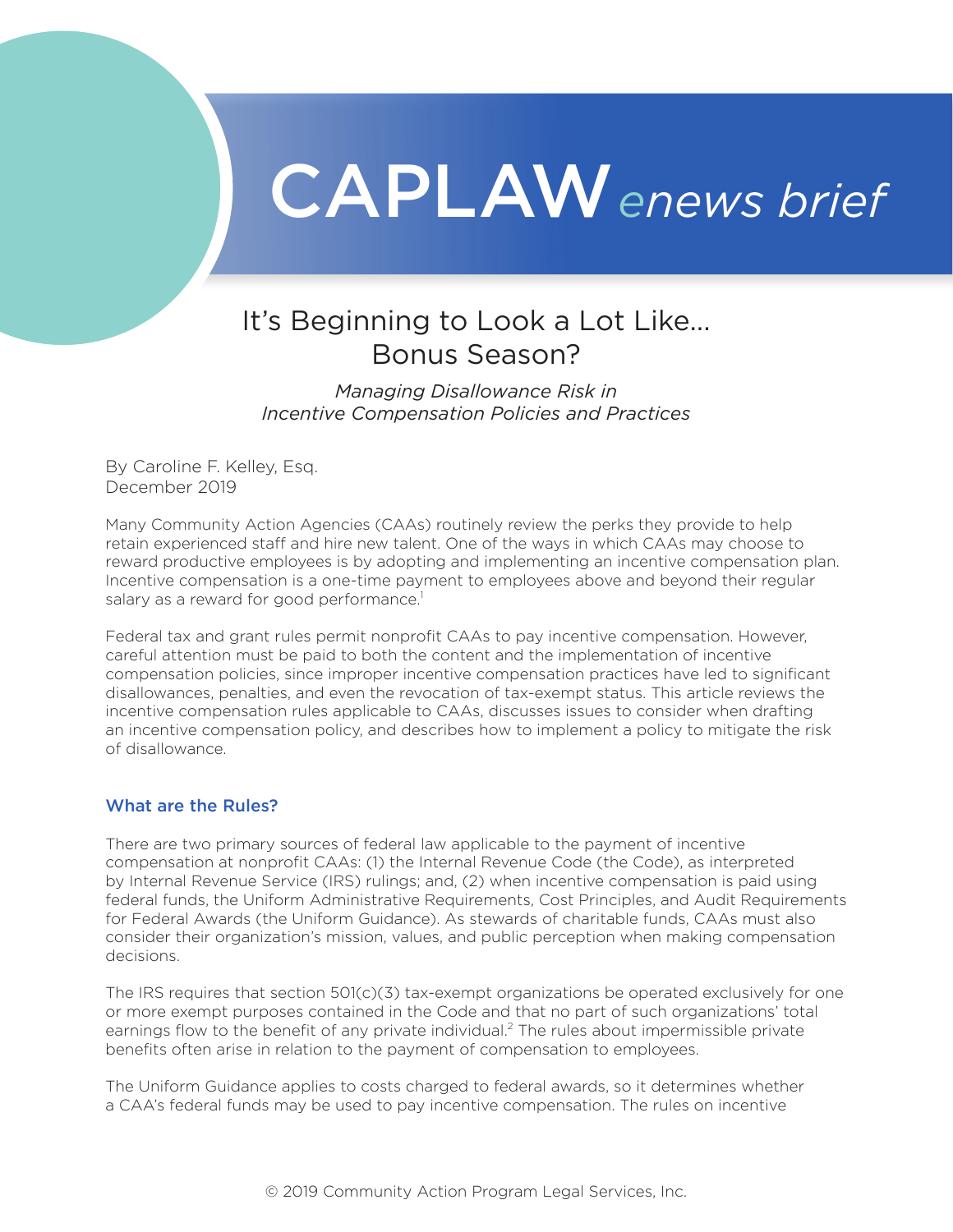compensation are found in Subpart E—Cost Principles, at [2 C.F.R. § 200.430\(f\)](https://www.law.cornell.edu/cfr/text/2/200.430), which states:

Incentive compensation to employees based on cost reduction, or efficient performance, suggestion awards, safety awards, etc., is allowable to the extent that the overall compensation is determined to be reasonable and such costs are paid or accrued pursuant to an agreement entered into in good faith between the non-Federal entity and the employees before the services were rendered, or pursuant to an established plan followed by the non-Federal entity so consistently as to imply, in effect, an agreement to make such payment.

The Departmental Appeals Board (DAB) of the U.S. Department of Health and Human Services (HHS) is the administrative body that reviews disallowances of costs, like incentive payments, by a federal agency pursuant to the Uniform Guidance and applicable funding source requirements. The DAB strictly interprets the Uniform Guidance with respect to incentive compensation payments. If a disallowance is upheld and a grantee is unable to pay what is owed, it must negotiate an arrangement to pay back the disallowed funds with HHS.<sup>3</sup>

In addition to the sources mentioned above, CAAs should review program-specific requirements when considering the use of program funds for incentive compensation. It is also important to work with an attorney licensed in your state if any funds from state funding sources will be used to pay for incentive compensation.

#### Writing an Incentive Compensation Policy

To pay incentive compensation, a CAA must first adopt an incentive compensation policy or enter into an agreement with employees regarding incentive compensation. This cannot be done retroactively—you must have a policy in place for employees to start earning incentive compensation. Numerous incentive payments have been disallowed simply because the grantee failed to have an incentive compensation policy in place prior to making payments to employees.<sup>4</sup>

An incentive compensation policy should set forth the option for an employee to receive incentive pay as well as the criteria that must be met for payments to be made. Try to be as detailed as you can, but only to the extent that you can actually comply with the policy. Being realistic at the drafting stage about your CAA's ability to administer the policy will support consistent application down the road.

The bullets below discuss how various factors have contributed to the allowability of incentive payments in IRS and DAB rulings and decisions. You should consider these factors when writing the policy so that if the IRS or a funding source later challenges it, you are prepared to defend it.

• Purpose . The policy should include an appropriate purpose for the incentive pay. The IRS has emphasized that there must be a "real and discernable business purpose" for incentive pay, such that it is not simply a device to distribute profits to directors or officers of a tax-exempt organization.<sup>5</sup> According to the Uniform Guidance, allowable purposes for incentive compensation include cost reduction, efficient performance, suggestion awards, and safety awards.<sup>[6](#page-5-0)</sup> The policy and purpose of the incentive pay must be designated before the criteria are met and the incentives are paid.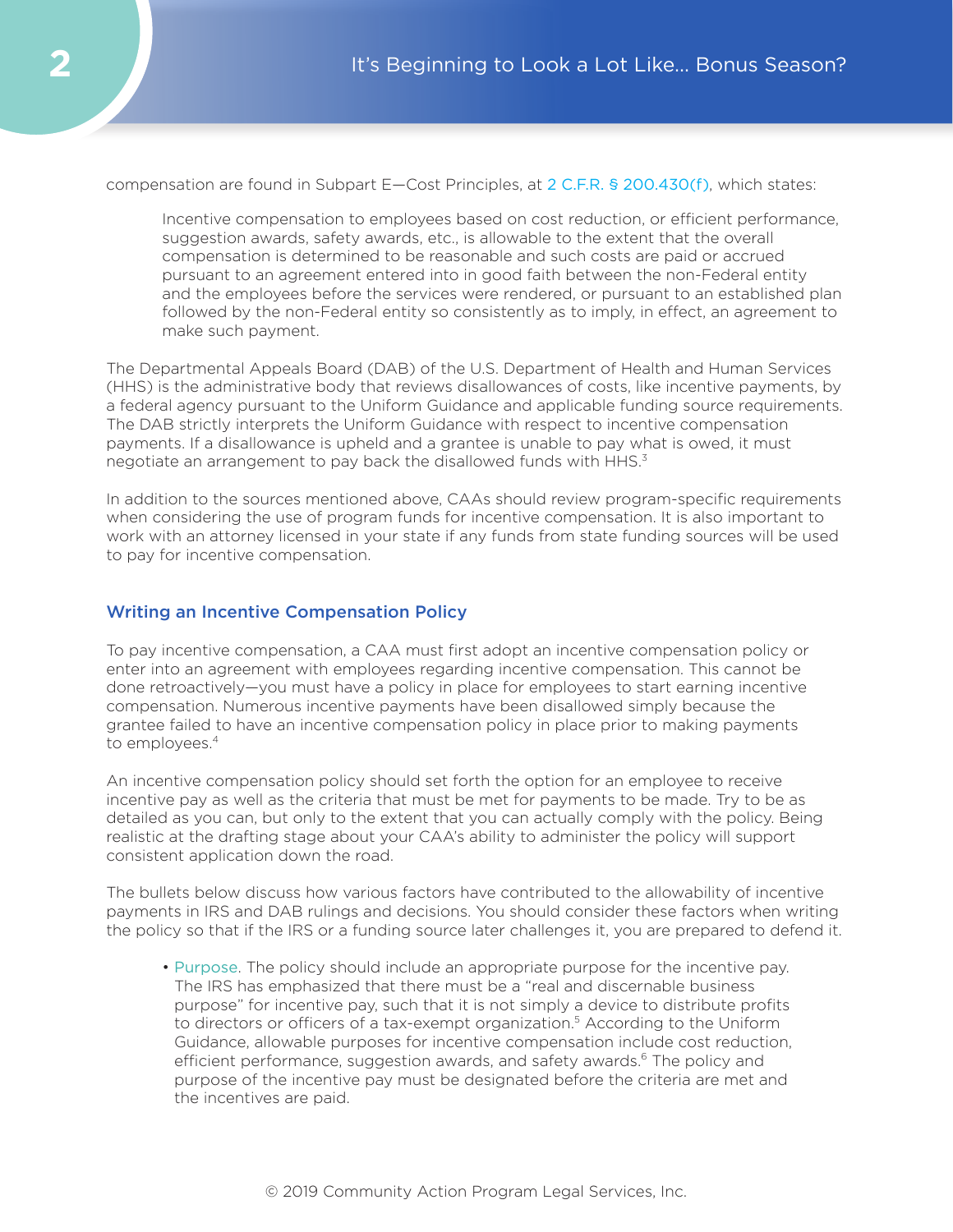Below is a table showing how the DAB has ruled with regard to certain purposes grantees have set forth as the basis for their incentive compensation:

#### Purpose of Incentive Compensation



• Incentive Criteria. The criteria for earning incentive compensation should be objective, realistic, and linked to the CAA's accomplishment of its exempt purpose.<sup>[13](#page-5-0)</sup> The criteria can be applied to individual employees or, under limited circumstances, on an organization-wide basis.

If the criteria is applied to individual employees, it should be tied to an employee's actual performance—a CAA should not determine whether an employee in one department has earned incentive compensation by looking at outcomes met in a different department[.14](#page-5-0) In *Seaford Community Action Agency*, the DAB upheld incentive compensation awarded pursuant to an incentive compensation policy found in the grantee's personnel policies manual. Awards made under the policy were based on a five-point performance rating scale, from 1 ("Low") to 5 ("Outstanding"). When additional funding was available, one-time salary supplements were awarded to employees with above average performance, and additional merit bonuses were sometimes distributed for excellent or outstanding performances or major contributions to the agency.<sup>[15](#page-5-0)</sup>

Incentive compensation awards may also be made organization-wide under certain limited circumstances. In *Washington County Opportunities, Inc.*, the DAB upheld a one-time bonus payment made to all full-time staff for their successful effort to reduce program costs after federal budget costs. Since the award was based on the "staff's overall performance" and the grantee followed its personnel policies, the organization did not need to provide individual performance evaluations.<sup>16</sup> Regardless of whether its incentive compensation criteria is applied to an individual or group of employees,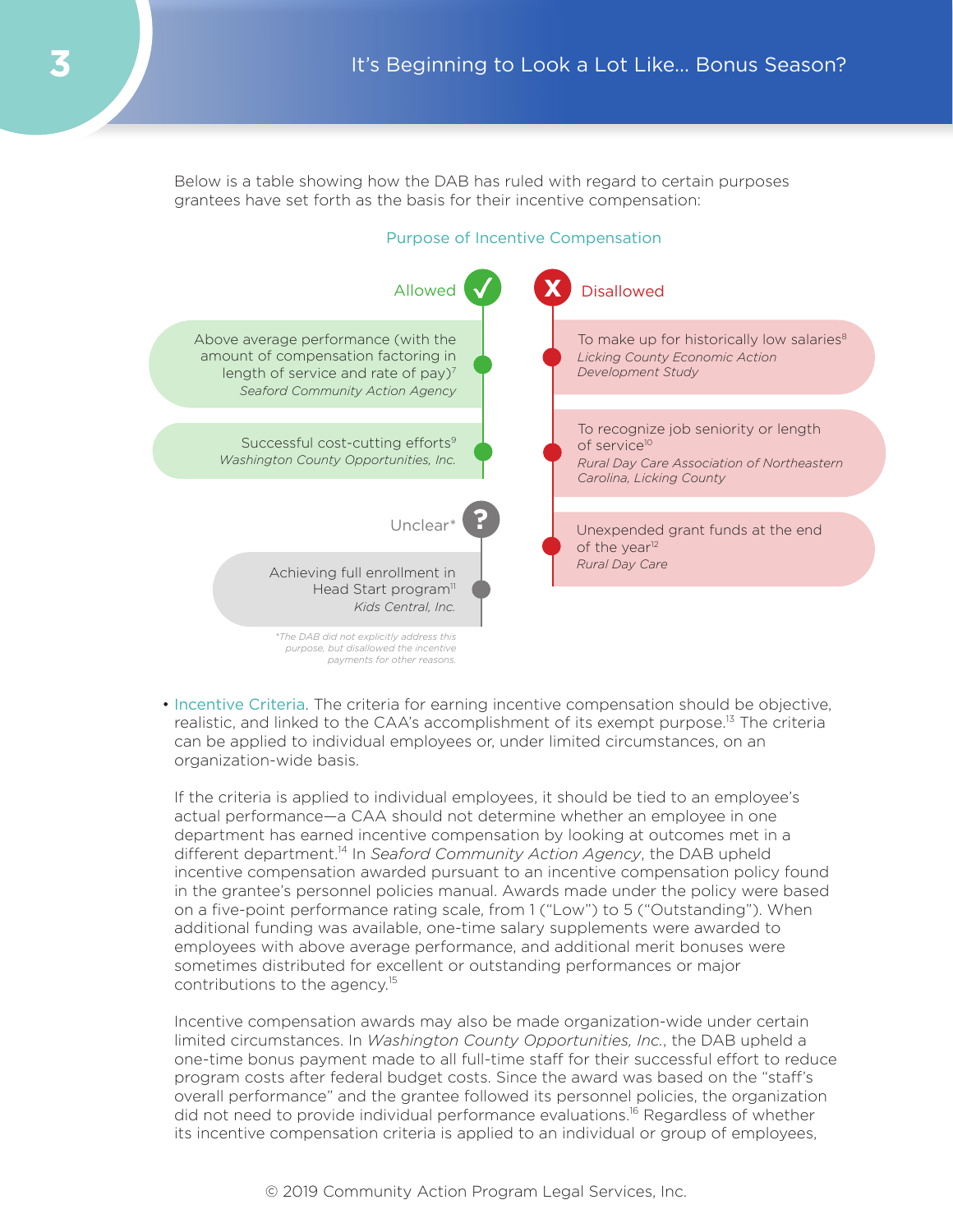a CAA must be able to show that each recipient of incentive compensation met the appropriate incentive criteria.

- Reasonable Compensation . Amounts paid under the incentive compensation plan, and each employee's total compensation, must be reasonable. The general standard of reasonableness is what would usually be paid for similar services by a prudent person under similar circumstances.<sup>17</sup> DAB decisions have established that an organization's compensation levels, the compensation levels of comparable workers in the same geographic area, bonuses of similarly situated organizations and other bonuses paid to employees should be considered when determining whether the amount of an incentive award is reasonable.<sup>18</sup>
- Safeguards . The policy should include safeguards to prevent abuse of the arrangement. Incentive compensation should not take away from the funds that are available for program-related activities, so a CAA should ensure it is on track to provide all of the services it committed to in its annual program budgets before paying bonuses. It should also make sure that its program managers do not set aside funds for the bonus pool that should be used for programs.

Another important safeguard is a cap on the amount that employees may earn (e.g., a certain percentage of their regular salary) under the incentive compensation policy. This will help CAAs determine in advance the reasonableness of an employee's total compensation and budget for incentive payments made under the policy.

• Board Oversight. The incentive compensation plan should specify that the board has sole discretion to cancel or reduce awards under the plan if paying the incentive compensation would violate any law or regulation, would jeopardize the CAA's ability to meet its obligations to funders or carry out its tax-exempt purposes, or would otherwise not be in its best interest. CAAs should consult an employment attorney on how to structure and operate the plan, since state law may interpret an incentive compensation policy as a promise of wages, which would restrict the CAA's ability to cancel the award.

#### Implementing Incentive Compensation at Your CAA

While adopting a written incentive compensation policy is critical, appropriate and consistent enforcement is just as important. The DAB closely scrutinizes how policies were applied when reviewing disallowances under the Uniform Guidance. So, keep the following actions in mind when applying an incentive compensation policy:

• Get Board Approval. Ensure that an independent board of directors adopts the policy and any subsequent changes, and comply with funding source requirements for any additional approvals needed. In the case of Head Start agencies, this means the policy must also be approved by the CAA's policy council.<sup>19</sup> Only independent directors should participate in the vote. There must be an arms-length transaction between the board and any employees receiving incentive compensation.<sup>20</sup> When adopting or amending the incentive compensation policy, refer to it with as much specificity as possible in board minutes. In a recent case involving a Head Start agency, *Kids Central, Inc.*, the DAB refused to infer that the board had approved an increase in the payment available under the incentive compensation policy because the board had not mentioned the incentive compensation policy changes in its minutes. $21$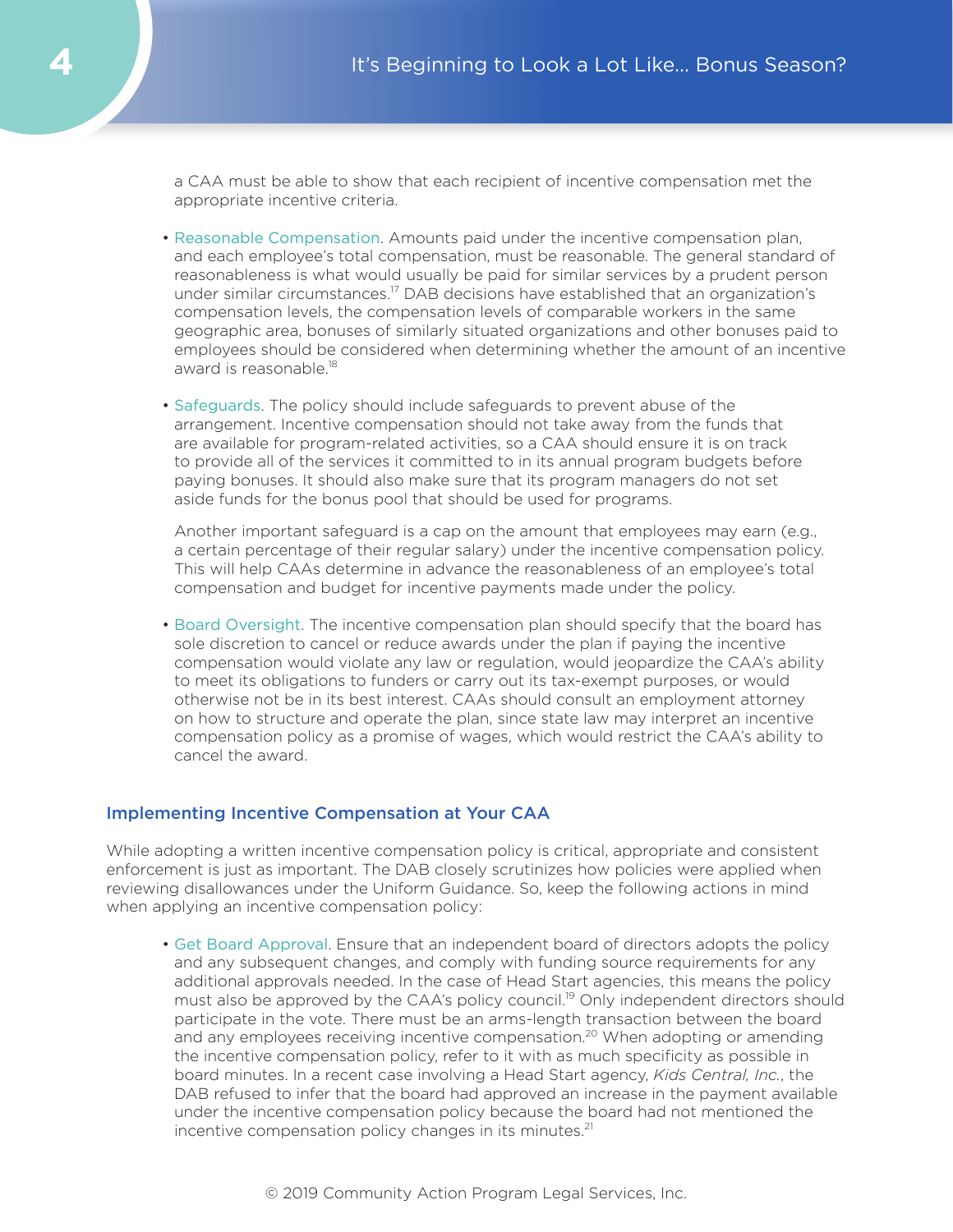- <span id="page-4-0"></span>• Charge to the Proper Grant Period. Incentive compensation must be charged to the grant year during which the incentive criteria were met. In *Kids Central, Inc.*, the DAB upheld a disallowance of incentive compensation due to the fact that the grantee used funds from one grant period to pay incentive compensation that had been incurred in another, prior grant period.<sup>22</sup>
- Apply the Plan or Agreement Consistently . The incentive compensation plan must be applied in accordance with its terms to be enforceable.<sup>[23](#page-5-0)</sup> The DAB has consistently disallowed incentive payments when the grantee fails to follow its established plan or agreement, including failing to apply the incentive criteria set forth in the policy. Examples of such disallowances include:
	- A CAA paying all non-management employees the same level of incentive compensation, when its incentive compensation policy required it to evaluate employees individually and award greater incentives to those with superior performance.<sup>24</sup>
	- A CAA disregarding its policy and awarding more highly-rated employees with less incentive compensation than lower-rated employees.<sup>[25](#page-5-0)</sup>
	- A grantee awarding incentive compensation despite failing to achieve full enrollment in its Head Start program, as required by its policy.<sup>[26](#page-5-0)</sup>
- Call It Like It Is . Whether or not you call it "incentive compensation" or a "bonus", if your CAA awards employees a temporary, discretionary increase in pay, the IRS and federal funding sources are likely to view it as incentive compensation. In *Licking County Economic Action Development Study*, the grantee insisted that the funds it had awarded were a "one time lump sum payment", not incentive compensation. However, since it could not offer any evidence of how the costs might otherwise be allowable, and since there was no substantive difference between the one time lump sum payment and a bonus, the DAB upheld the disallowance. $27$
- Document, Document, Document. Keep records showing how the criteria for incentive compensation were met and when. The DAB recently upheld a disallowance of meritbased incentive compensation paid pursuant to an established policy, even though the grantee provided a copy of its policy, because there was no evidence that (1) the policy was in place during the charged grant period, (2) the bonuses had been paid in accordance with the policy's criteria, (3) the employee recipients' overall compensation was reasonable and (4) the grantee had appropriately calculated the portion of the incentive compensation allocable to the federal award.<sup>28</sup> Your incentive compensation policy is more likely to be upheld if you can provide evidence of all four points.

Finally, we strongly recommend that you reach out to a qualified tax attorney or accountant before implementing a new policy or amending an existing one.

<sup>&</sup>lt;sup>1</sup> CAAs may also provide incentives in the form of fringe benefits, which the Uniform Guidance defines as "allowances and services provided by employers to their employees as compensation in addition to regular salaries and wages" ([2 C.F.R. § 200.431](https://www.law.cornell.edu/cfr/text/2/200.431)). This article does not discuss fringe benefits.

<sup>2</sup> [26 U.S.C. § 501\(c\)\(3\)](https://www.law.cornell.edu/uscode/text/26/501).

<sup>&</sup>lt;sup>3</sup> See [Licking County Economic Action Development Study, DAB No. 1159 \(1990\)](https://www.hhs.gov/sites/default/files/static/dab/decisions/board-decisions/1990/dab1159.htm).